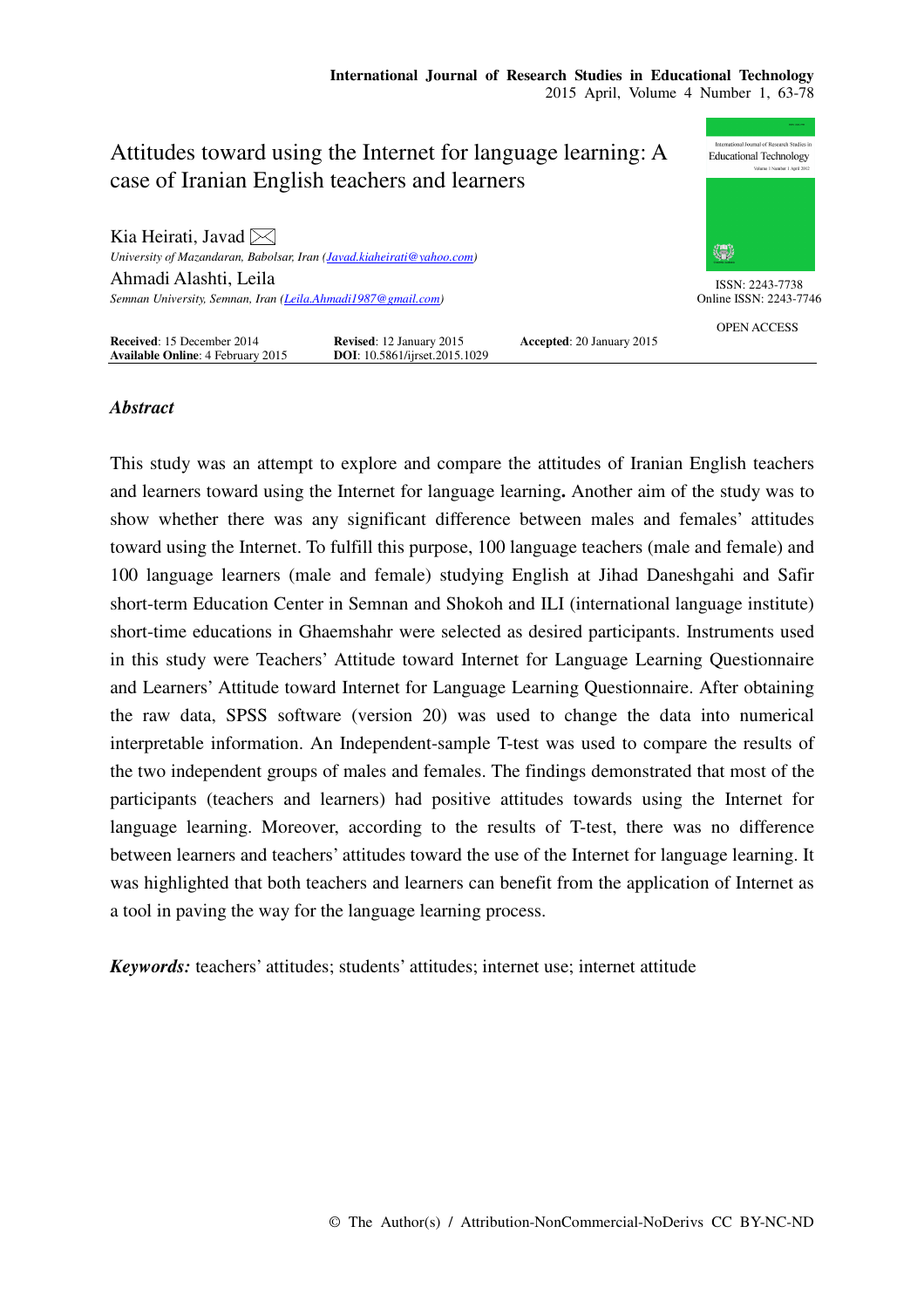# **Attitudes toward using the Internet for language learning: A case of Iranian English teachers and learners**

### **1. Introduction**

In recent years, integrating computers and Internet technology in teaching and learning process changed the way in which instruction was delivered to students. The Internet plays a great role in second/foreign language teaching and learning. According to Yang and Chen, (2007), learners have access to many English language resources if they use computers and Internet in language classes. They can improve their listening, speaking, reading, and writing skills through real world situation. Because of the widespread use of computers and Internet in educational settings, language teachers are motivated to implement this technology in their classes in order to facilitate language teaching and learning process. Educators are the real representatives of utilizing technologies in language learning (Albirini, 2004).

One important factor which influences the use of educational technology in classes is the attitudes of teachers toward integrating Internet in their language classes. Teachers' attitudes toward technology use can be concerned as a facilitating or hindering factor, which give them more comfort or obstacle to utilize technology in their educational environments (Kim, 2002). Computers and Internet technology are the most effective tools among various existing technological aids in teaching and learning languages. Integrating and applying computers and Internet in a learning environment can strengthen the way that students acquire a foreign language effectively. Hence, teachers' attitudes play a fundamental role in the real utilization of technologies in classrooms.

Lots of variables and situations need to cope with each other to make a second or foreign language learner a successful one. Among these many factors is attitude, which is the main focus of this study. As we are living in the era of modern technology, therefore, the future needs and requirement of students must be addressed. The future planning is the jurisdiction of policy making institutions and departments such as planning commission, policy institute, etc. The present study enables future policy makers to provide Internet facilities to future generations.

Integrating computers and Internet technology in teaching and learning process changed the way in which instruction was delivered to students. There is not sufficient data available on the attitudes of English language teachers' and learners' regarding the use of the Internet for learning English in a foreign context such as Iran. Thus, this research focused on the attitudes of foreign language teachers and learners toward Internet-based language instruction and also takes into account the differences in attitudes that may take place between male and female subjects. As attitudes can affect learning level positively or negatively, the major purpose of the present study was to explore the attitudes of Iranian English teachers and learners toward using the Internet for language learning. Also, it was aimed to see if these two important groups differ in their attitudes toward using the Internet for the sake of language learning. Moreover, it was explored if gender factor might affect their attitudes.

#### *1.1 Significance of the study*

The results of the study can be significant to English language teachers, language learners, material designers and researchers, policy makers, ministry of education and whoever is interested in EFL (English as a Foreign Language). Efficacy of a new teaching approach is irreducibly tied to the attitude of the teacher. By encouraging teachers to reflect on their experiences and the challenges they face, decision makers can better ensure productive use of new technological innovations in education. If using the Internet turns out to have positive effects on the language development of EFL learners, language teachers can provide their students with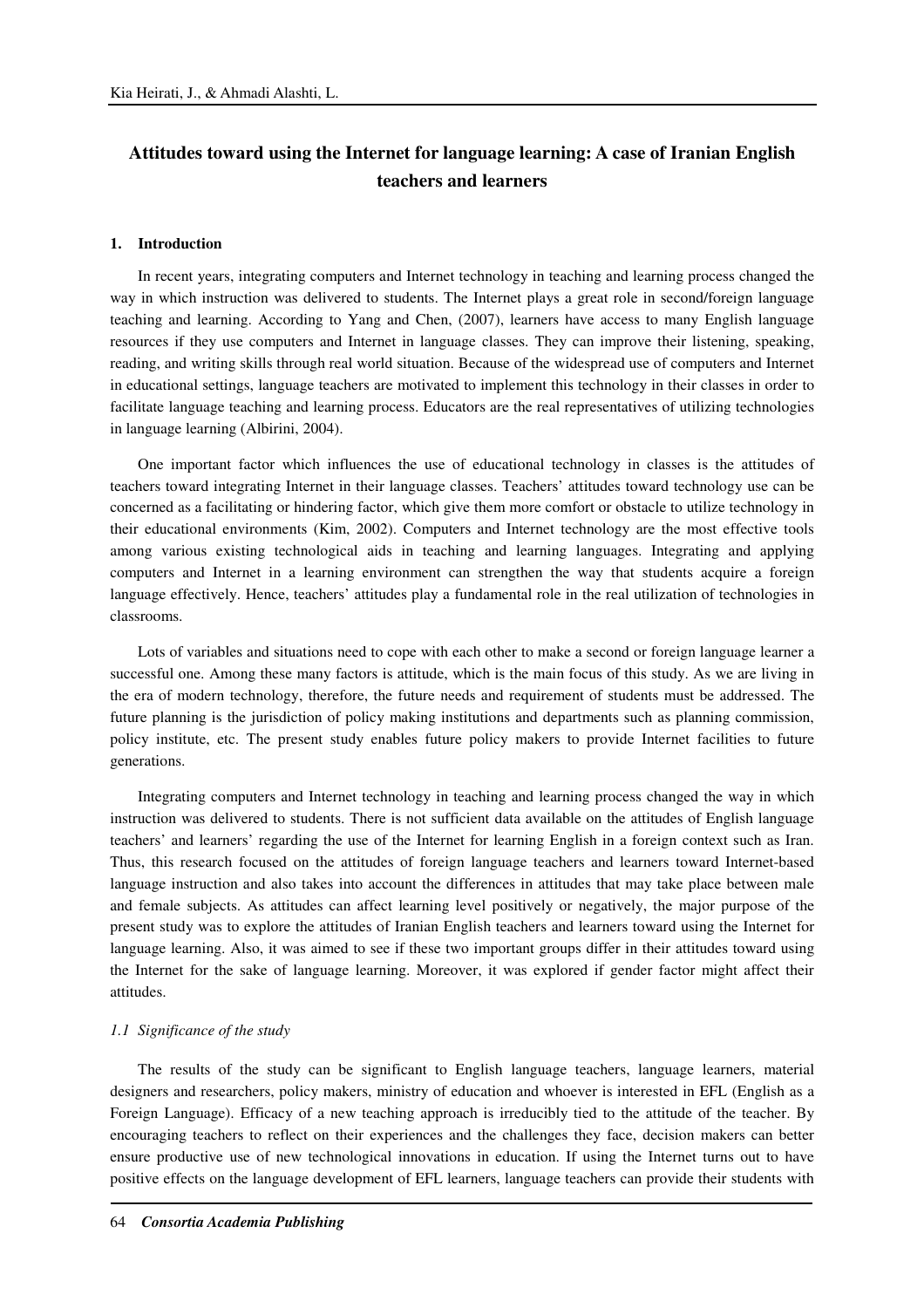some exercises and tasks and encourage their students to do them by using the internet. The teachers may also find it significant to make use of these tasks as the input is provided for their learners. The students can also, as a self–assigned exercise, find different exercises on the internet which are the same as given ones and do them in order to increase their knowledge of English.

### *1.2 Research questions*

As to the objectives of the study in terms of exploring the attitudes of teachers and learners toward Internet application in language learning, the following research questions can be proposed:

- $\triangleright$  What are the attitudes of English language teachers toward using the Internet for language learning?
- $\triangleright$  What are the attitudes of English language learners toward using the Internet for language learning?
- $\triangleright$  Do English learners differ from English teachers in terms of their attitude toward using the Internet in language learning?
- $\triangleright$  Does gender factor influence teachers' attitudes toward using the Internet in education and language instruction?
- $\triangleright$  Does gender factor influence learners' attitudes toward using the Internet for languages learning?

# **2. Review of literature**

In today's world, the role of technology seems to be eye-catching in a sense that most schools and private language institutes benefit from the application of technology in order to create a better atmosphere with the purpose of making the learning process more enjoyable and at the same time more effective. In fact, the appropriate use of technology in education should be practiced by its supporters who seem to believe that it can facilitate the learning process and cause the modern education to be distant from traditional educational instruments making the class boring and teacher-centered, which appears to deprive students from more interaction in the class. As positive beliefs about technology has been raising in recent years, many countries are to make their best attempts to apply technological equipment in the classroom to enhance the sort of interaction that may be caused by these up-to-date instruments (Brown & Warschauer, 2006).

Not only have human beings highlighted the indispensable role of technology in educational environments, but governments and policy makers also seem to be in agreement with the implementation of technological tools in a broader educational atmosphere as Scheffler and Logan (2000) highlighted the use of educational technology in the language learning process by adding this point that "in an increasingly technological and interconnected world, policymakers, educators, and the general public recognize the importance of computer knowledge and skills to the daily lives of individuals and for national economic competitiveness" (p. 305).

### *2.1 Internet in language teaching and learning*

The Internet is a global network of networks through which computers communicate. It is an infrastructure consisting of computers, cables, wires, and other telecommunication devices plus the protocols to allow these computers to easily communicate with each other. The Internet has had a profound effect on almost every aspect of our lives, changing the way we do the business, communicate, and even educate ourselves.

Besides being a technological tool, the Internet can also be used as a pedagogical tool for enhancing language learning and teaching. As Wilson (1995) states, teachers are employing the Internet to access libraries throughout the world; to communicate with parents and students; to acquire instructional materials; to share lesson plans, curriculum ideas, and courseware; to connect students from different cultures to let them share their views and concerns about the world; and to download current information beneficial for classroom use.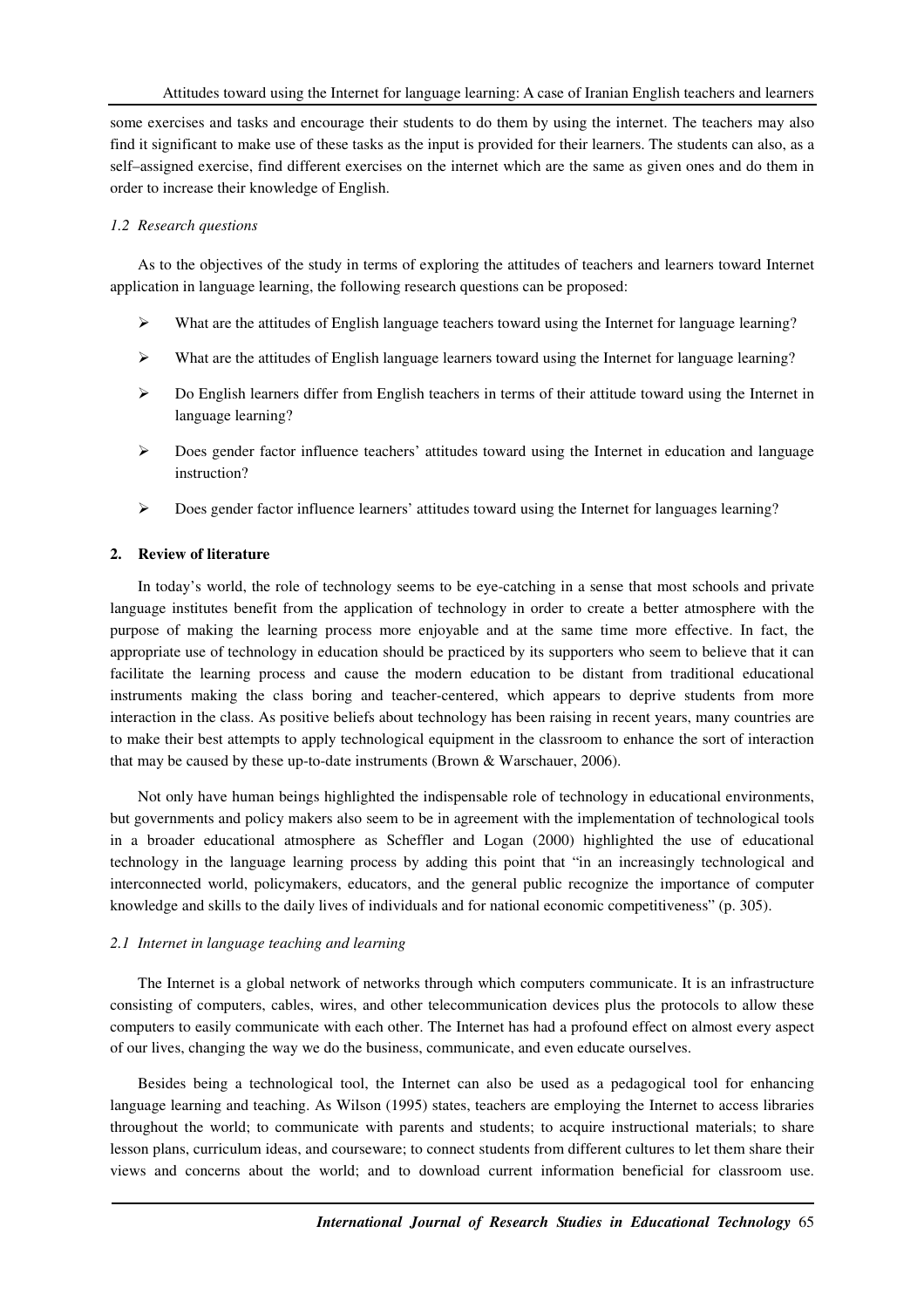Additionally, it becomes possible for language teachers to teach the second language culture via the web-based language activities, which allow the learners to be exposed to the target culture as well as the target language (Beltz, 2003). Internet facilitates comprehension in listening and reading via audio and visual input and provides a vast range of authentic resources as well.

The Internet offers the best way to learn language rather than immersion in an English speaking milieu. The advantages of online learning can be summarized under the following headings:

- Access: Internet offers the possibility to experience English without the need of traveling. Even without the need of leaving home or bedroom.
- $\triangleright$  Flexibility: Internet allows users to learn language when they want, where they want.
- Response**:** Internet offers the possibility of instant feedback to learners. This greatly enhances the learning experience.
- $\triangleright$  Repeatability: learners can encounter the language in a repetitive fashion until mastery is achieved.
- $\triangleright$  Modality: Internet is a multi-modal learning tool. It stimulates in a rich sensory and cognitive and thus fertilizes language acquisition successfully.
- $\triangleright$  Specificity: Internet allows the language learner choice and variety in both what and with who will be learned. Learning can be tailored to the language learner's precise makeup and needs.

The Internet-mediated communication allows users to share not only brief messages, but also create lengthy documents, thus facilitating collaborative writing (learning). Furthermore, learners can share graphics, sounds and video. Therefore, Internet helps create an environment where authentic and creative communication is integrated into all aspects of the course.

### *2.2 Attitudes toward Internet*

It should be kept in mind that learners' perceptions towards technologies and their presence in their English classes as teaching tools may have a great effect on the success or failure of the teaching and learning processes. From Lasagabaster and Sierra's (2003) point of view, learners are considered as potential contributors to the development of the language learning tools. Hence, researchers should take learners' opinions into consideration in evaluating these technologies. The identification of learners' perceptions towards the use of Internet may help teachers cope with the possible problems in the actual integration of it in the learning process.

A significant number of studies address students' attitudes towards the application of computer technology in classrooms (e.g. Lam, 2000; Arkin, 2003). In a study, Stepp-Greany (2002) reported students' perceptions of the learners about technology at a beginning Spanish class. She stated that benefits for the students "include increased motivation, improvement of self-concept and mastery of basic skills, more student-centered learning, and engagement in the learning process, and more active processing, resulting in higher-order thinking skills and better recall" (p. 165).

In another study conducted by Aytekin (2004) in Eastern Mediterranean University, 173 undergraduate and M.S. level students' perceptions and attitudes were analyzed through the prepared questionnaire about Internet. Students' responses to the questionnaire were quantitatively analyzed according to gender, education level of their mothers and fathers, having computer at their homes, having Internet education and student's positions. Results indicated that students strongly agreed on having Internet and using computer in their homes; all values were higher than the standard value.

One important factor which influences the use of educational technology in classes is the attitudes of teachers toward integrating Internet in their language classes. Having positive attitudes toward Internet use helps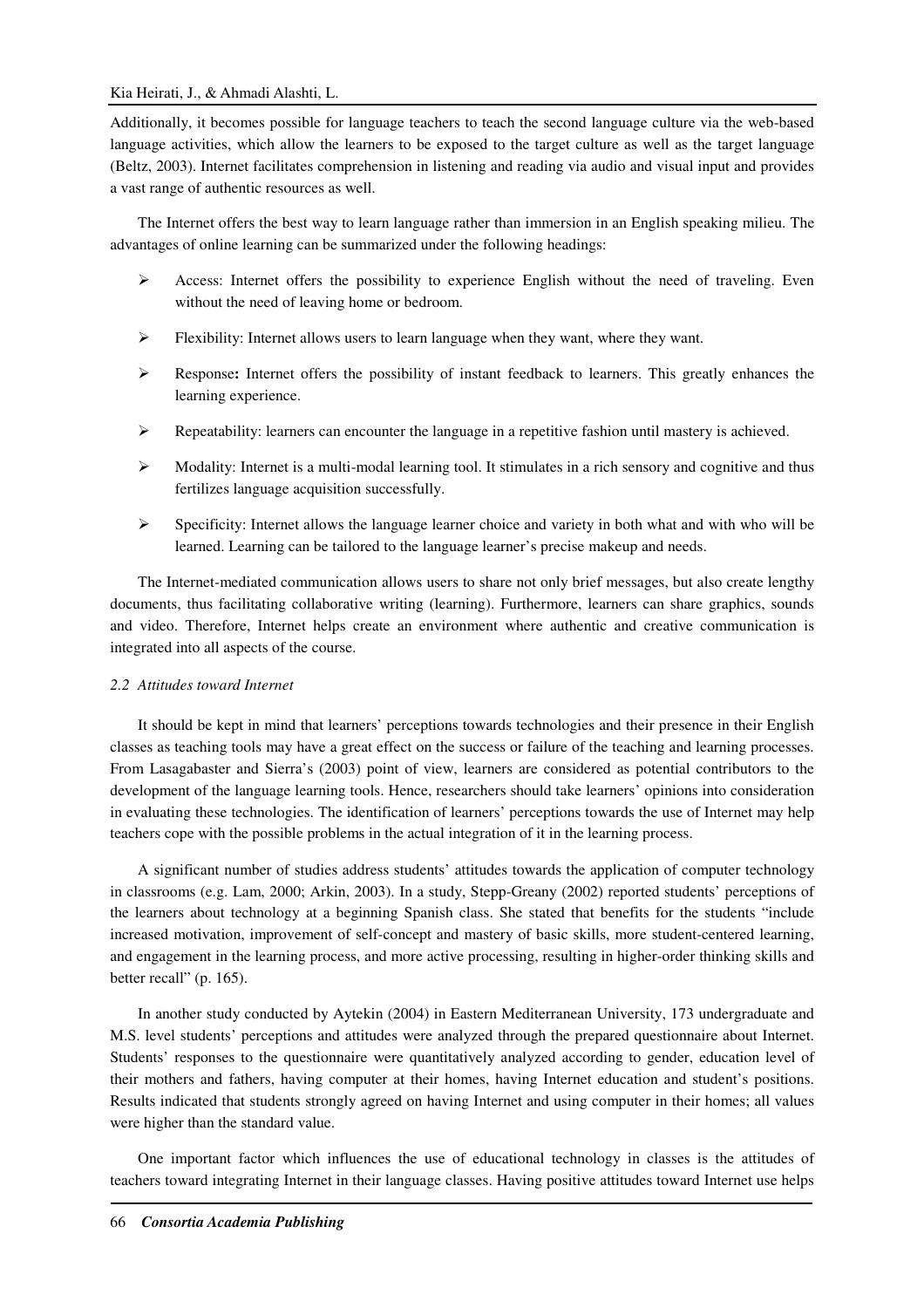teachers to increase learning to utilize this technology in the teaching and learning process. It means that positive attitudes of teachers should be developed. In fact, holding positive attitudes can stimulate teachers to learn the required skills which are essential for applying technology-based exercises and activities in classes. In a study by Mcalister, Dunn, and Quinn (2005), teachers showed positive attitudes toward using technology although they did not have enough experience about technology utilization. The researchers concluded that more time, training, and value should be given to teachers who are as a model for students. The accessibility to suitable software and teachers' tendency to utilize that software have a positive influence on teachers' attitudes toward the acceptance of technology in their classes (Sepehr & Harris, 1995).

On the other hand, teachers' negative attitudes towards technology could affect negatively on students' perceptions of computer technology (Weil, Rosen, & Wugalter, 1990). If teachers show negative attitudes to the change of traditional instructional practices, the new curriculum may not be successful. For the use of technology in the educational environment, the change encompasses both the learning of new proposed technology skills and pedagogies (see Woodrow, 1987; Saye, 1998).

To sum up, it seems that the application of Internet as an educational tool to facilitate the process of language learning has been attended by scholars in the related field. However, studies done in terms of teachers' and learners' attitudes show that there seems to be a gap in that how these attitudes should go in line together to reach better agreement regarding positive attitudes of using Internet in the classroom held by both teachers and learners. If a precise comparison of teachers' and students' attitudes toward Internet is gained, a better educational setting can be designed with respect to the use of Internet in the classroom to assist both learners and teacher to enjoy learning and teaching.

# **3. Methodology**

#### *3.1 Participants*

The participants of this study were EFL (English as a foreign language) intermediate, upper-intermediate, and advanced (according to the records of the institutes) students who were studying at Shokoh Institute and ILI (Iran Language Institute) short-time educations in Ghaemshahr and Safir and Jihad Institutes in Semnan, Iran. As to the sampling of participants, the study benefitted from convenient sampling due to making the best use of time and collecting the desirable data. Dornyei (2007) argues that researchers apply this type of sampling to save time and prepare willing participants based on the purpose of the research. They were both males and females with the average age range of 16 to 30 years old. The original sample (for learners) comprised 100 participants and fortunately all of them returned the questionnaires. Since gender was one of the variables in this study, subjects were both males and females. So, 50 of participants included male students and 50 of them were females.

The participants also included 100 English teachers with teaching experience from one year to more than twenty years and the age range of 22 to 50 years old. All these teachers had teaching experience at above-mentioned institutes.

#### *3.2 Instruments*

The present study employed quantitative research method using questionnaires. Considering the purpose and scope of the study, questionnaires made by the researchers were utilized as the primary approach to collect data from a large group of participants in a fairly short amount of time. The instruments used to accomplish the research purposes were based on four questionnaires. One of them was 'Pre-service Teachers' Attitudes towards the Use of and Needs for Internet Applications in English Language Teaching Questionnaire', which was adapted from the master thesis of Yutdhana (2004), and the validity and reliability checks were done by Külekçi (2009), which is calculated by the Cronbach's alpha reliability coefficient as 0.92. This Questionnaire consisted of two sub-scales as 'Internet Attitude Scale' and 'Self-Perception of Computing Skills Scale'. Internet Attitude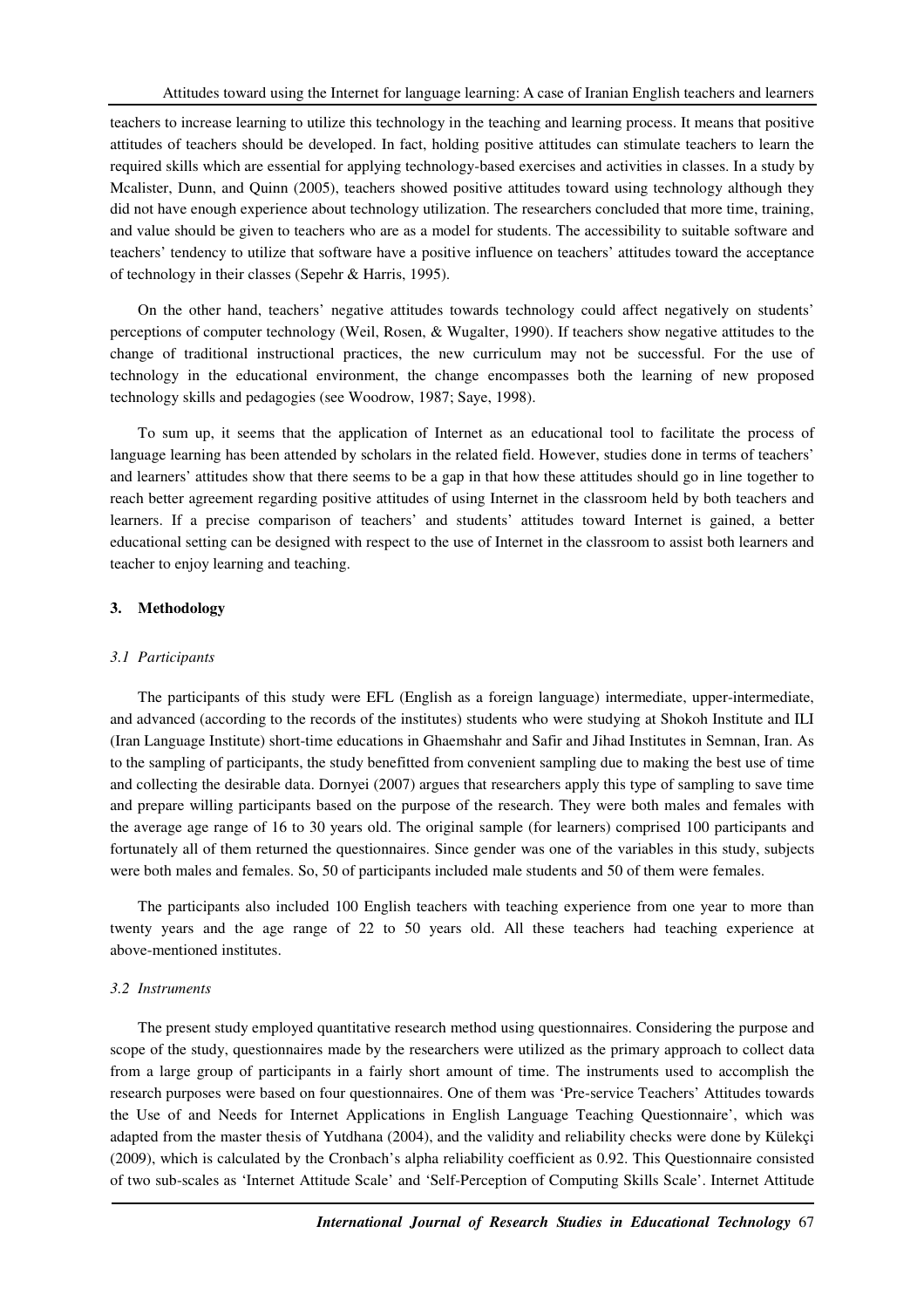Scale included 7 items. This scale was selected in order to evaluate English pre-service teachers' opinions towards using Internet applications for teaching English. Self-Perception of Computing Skills Scale included 10 items. In this scale, which consisted of two factors, the basic computer skills of the students and their educational needs related to the use of computers were evaluated.

The second one was 'Student Teachers' Perceptions toward Internet-Assisted Language Teaching and Learning Questionnaire' constructed by Shin and Son (2007). It is a questionnaire using a Likert-scale ranging from 4 (Strongly Disagree) to 1 (Strongly Agree). The questionnaire consisted of two sections: 1. a demographic section to get participants' background information; 2. a multiple-choice section with fifteen questions which concerning the student teachers' perceptions when using the Internet to enhance their EFL teaching and learning. The third questionnaire was 'Attitudes toward ICT (Information and Communication Technologies)' developed by Albirini (2004); a 5-point Likert-type scale with 20 items, ranging from "strongly disagree" (1 point) to "strongly agree" (5 points) with reliability of 0.90; while, the last one was 'Computer Attributes Scale', developed by Albirini (2004), with the purpose offending out how English language teachers consider computers in 55 educational contexts, more specifically in classroom settings and language instruction. Computer Attributes Scale consisted of eighteen Likert-type items with the reliability of 0.86.

Based on these four standard questionnaires, two questionnaires were constructed based on the scope of the present study to answer the research questions underlying the study. Although the questions did not change substantially in order to preserve the reliability and validity of questionnaires, they were piloted, and on the basis of the received feedback, the questions were modified to make it easier for the participants to understand and answer each of the final questionnaires that included 40 items. Hence, the final two questionnaires (see Appendix 1 & 2) consisted of 40 Likert-type items on a five-point scale, ranging from 'strongly disagree' (1 point) to 'strongly agree' (5 points) to explore teachers' and learners' attitudes toward using the Internet for language learning.

# *3.3 Validation and reliability of instruments*

In order to assure the validity and reliability of the modified questionnaires, a pilot study was carried out and then the reliability of them was estimated with Cronbach's Alpha, which shows that both instruments contain high reliability value. The reliability of these questionnaires is as the following:

# **Table 1**

| Reliability of Teachers' Attitude toward Internet for Language Learning Questionnaire |  |  |  |  |  |  |
|---------------------------------------------------------------------------------------|--|--|--|--|--|--|
|---------------------------------------------------------------------------------------|--|--|--|--|--|--|

| Cronbach's Alpha | No. of items |
|------------------|--------------|
| 0.809            | 40           |

## **Table 2**

*Reliability of Learners' Attitude toward Internet for Language Learning Questionnaire* 

| Cronbach's Alpha | No. of items |
|------------------|--------------|
| 0.809            | 40           |

# *3.4 Procedures*

A pilot study preceded the actual administration of the questionnaires. Forty volunteers participated (25 learners and 15 teachers) in the piloting phase. The instructions of how to fill in the questionnaires were explained orally by one of the researchers. The piloting brought about many benefits regarding the way the questionnaires were administered and the items included in the final questionnaires. For instance, it gave the researchers a clue to the approximate time needed for completing the questionnaires and what needed to be clarified by the researchers before participants started completing the questionnaires. It also helped with the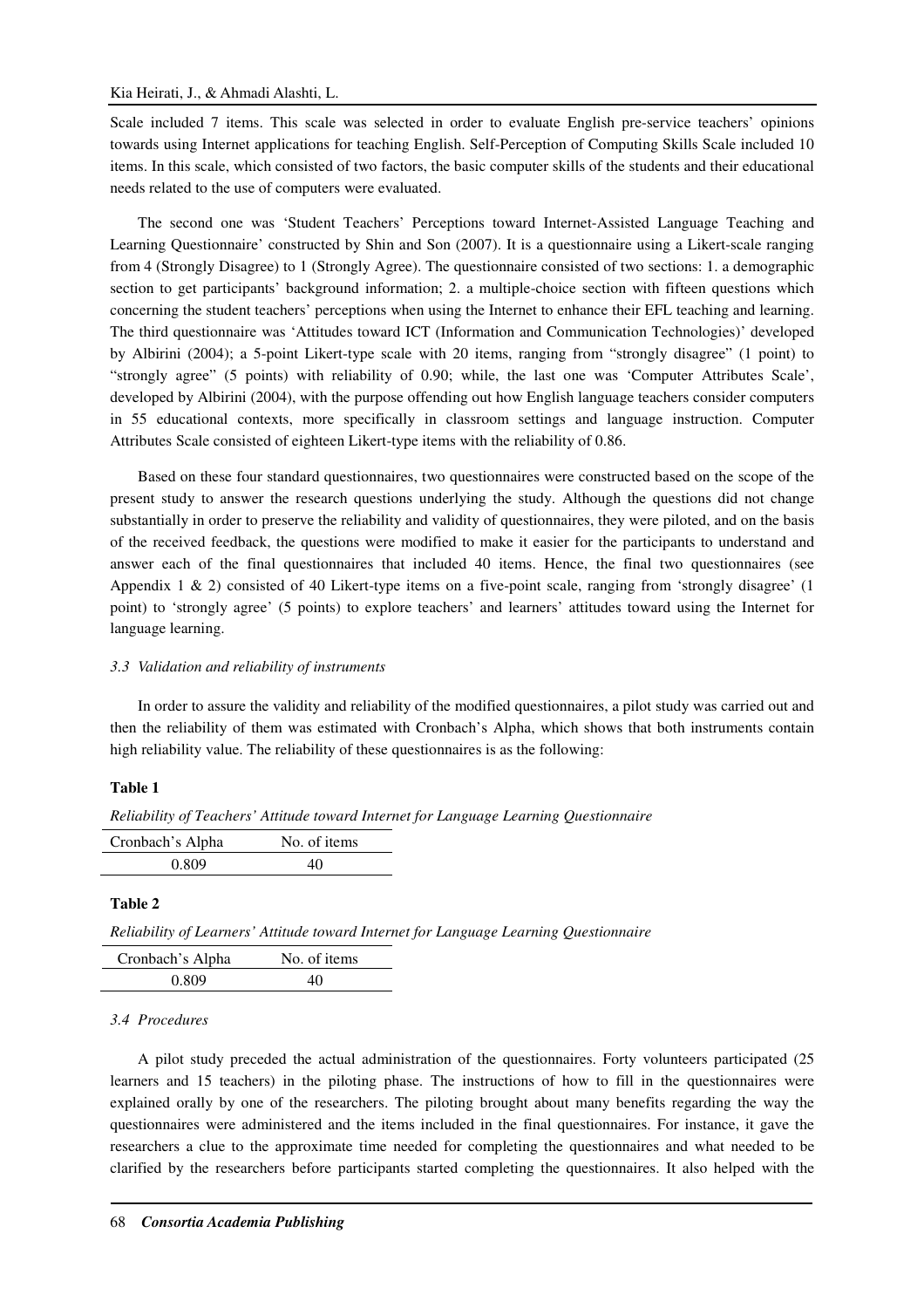wording of some items. For example, the term 'remediation' and 'attentive' were unfamiliar to younger learners so that synonyms were added in parenthesis as they mean 'solution' and 'careful'.

Prior to the administration of the questionnaires, a face-to-face meeting was held with the executive director of the studied institutes. Permission for data collection for the study was requested. After the approval, 200 questionnaires were distributed among EFL learners and teachers in Ghaemshahr and Semnan, Iran. The application of the research instrument- the questionnaires - was performed directly by the researchers. One of the researchers attended the class in person and explained the goal of the research in Persian (learners' native language) to prevent any ambiguities. She also added that participation in the study is free and there is no need to write their names. So, participants were assured of the anonymity and privacy of the recorded data. They were told that there was no right or wrong answer.

As far as all the participants were interested in the topic of the study and the final result of the research, they were eager to cooperate and answer all the parts meticulously. So, 200 questionnaires were returned with a 100% return rate. On average, the participants responded to the questionnaires in 15 minutes.

## *3.5 Data analysis*

As Brown (2001) rightly points out, having collected our data is half the battle, and now we must address the other half, the processing of the stacks of completed questionnaires and multiple pages of notes of quantitative scores. Hence, after collecting and arranging the data, the next step is to analyze it using a set of mathematical procedures, called 'statistics'. These range from simple descriptive statistics assessing frequency, mean, and standard deviation, and depicting histogram for general distribution of the variables across the sample.

The researchers used an Independent-sample T-test to compare the results of attitudes of teachers and learners of the two groups of males and females that were independent of each other. The reliability of the questionnaires was also estimated. The collected data were coded and analyzed with SPSS (Statistical Package for the Social Sciences) version 20. The inferential statistics helped the researcher to decide whether the results that were observed in the sample were powerful enough to generalize to the whole population because descriptive statistics do not allow drawing any general conclusions that would go beyond the sample.

#### **4. Results**

The goals of the study were to find:

- $\triangleright$  The attitude of English language teachers toward using the Internet for language learning.
- $\triangleright$  The attitudes of English language learners toward using the Internet for language learning.
- $\triangleright$  Whether there are differences between English learners and English teachers in terms of their attitude toward using the Internet in language learning.
- $\triangleright$  The effect of gender on both teachers and learners' attitudes about using the Internet in language learning (fourth and fifth research questions)

To answer the research questions, both descriptive and inferential statistics were used. All the reported results were analyzed through SPSS 20 and Excel 2010, which were obtained by using T-test and Pearson-Product Moment Correlation. Before doing inferential tests and deriving results about the hypotheses of the study, the researchers did some descriptive statistics on the variables of this study and offered a tidy way of presenting the data they collected. The result of descriptive statistics for the demographic variables was the following. Table 3 displays information about the total numbers of teachers who participated in this study.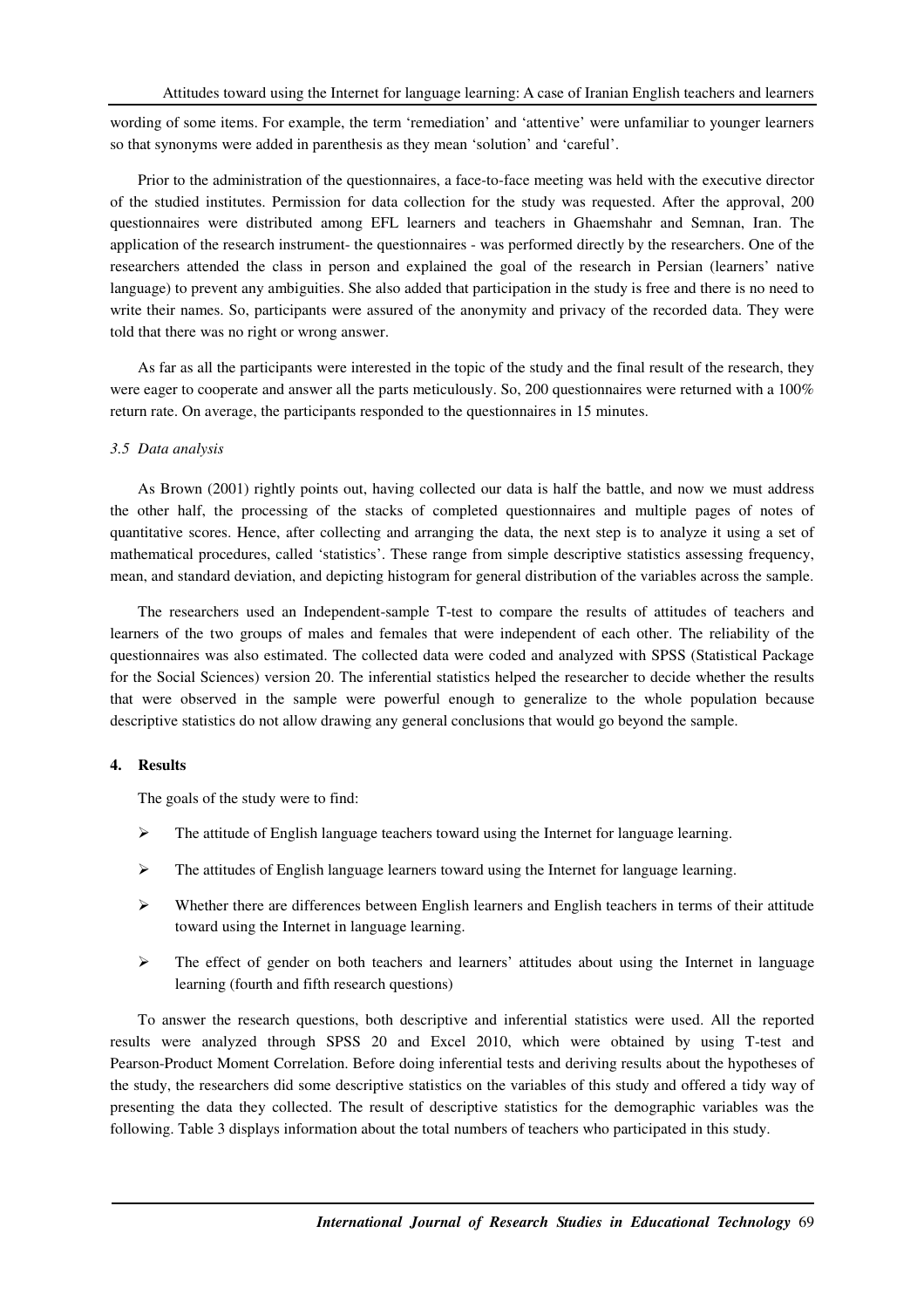As it is illustrated in Table 3, the sample included equal number of both gender (50 percent), it means half of the participants were males and the other half were females. Table 4 displays information about the total numbers of learners who participated in this study.

# **Table 3**

*Descriptive Statistics of Gender for Teachers* 

|       |        | Frequency | Percent | Valid percent | Cumulative percent |
|-------|--------|-----------|---------|---------------|--------------------|
|       | Male   | 50        | 50.0    | 50.0          | 50.0               |
| Valid | Female | 50        | 50.0    | 50.0          | 100.0              |
|       | Total  | 100       | 100     | 50.0          |                    |

# **Table 4**

*Descriptive Statistics of Gender for Learners* 

|       |        | Frequency | Percent | Valid percent | Cumulative percent |
|-------|--------|-----------|---------|---------------|--------------------|
|       | Male   | 50        | 50.0    | 50.0          | 50.0               |
| Valid | Female | 50        | 50.0    | 50.0          | 100.0              |
|       | Total  | 100       | 100     | 50.0          |                    |

According to Table 4, it included equal number of samples (50 percent), it means half of the learners were males and the other half were females. Internet attitude levels of participants, the means, number and standard deviation for learners and teachers who participated in this study are presented in Table 5.

### **Table 5**

*Students and Teachers' Means and Standard Deviation in the Scale of Internet Attitude* 

|          |     | Maximum | Minimum | Mean   | Std. Deviation | Std. Error Mean |
|----------|-----|---------|---------|--------|----------------|-----------------|
| Learners | 100 | 188     |         | 150.86 | 9.66476        | .96648          |
| Teachers | 100 | 185     | 36      | 153.58 | 10.20981       | 1.86405         |

Table 5 represents the number, mean and standard deviation regarding the students and teachers' attitude toward using the Internet for language learning, and it has shown that with the high mean, 150.86 for learners and 153.58 for teachers, participants in this study had positive attitudes toward using the Internet for language learning. For investigating the difference between English learners and teachers in terms of their attitude toward using the Internet in language learning, T-test was applied. The result of this test is as the following:

# **Table 6**

*T-Test Analysis on Learners' and Teachers' Attitude toward Using the Internet for Language Learning* 

|                      | — |
|----------------------|---|
| Teacher and learners |   |

*Note*. \*at the 0.05 alpha level

As Table 6 shows, the value of T for the teachers and learners is equal to 4.271, which makes it to validate, with 98 degrees of freedom at a significance level of 0.05. According to the results of the study, there was no significant difference between the attitudes of two groups toward using the Internet for language teaching and learning, highlighting this fact that both teachers and learners' attitudes about Internet were in line together. The fourth research question was to find out the relationship between teachers' attitudes about Internet and gender. To answer this question, the researchers used the T-test for the two independent samples. The result of the T-test is presented in Tables 7 and 8.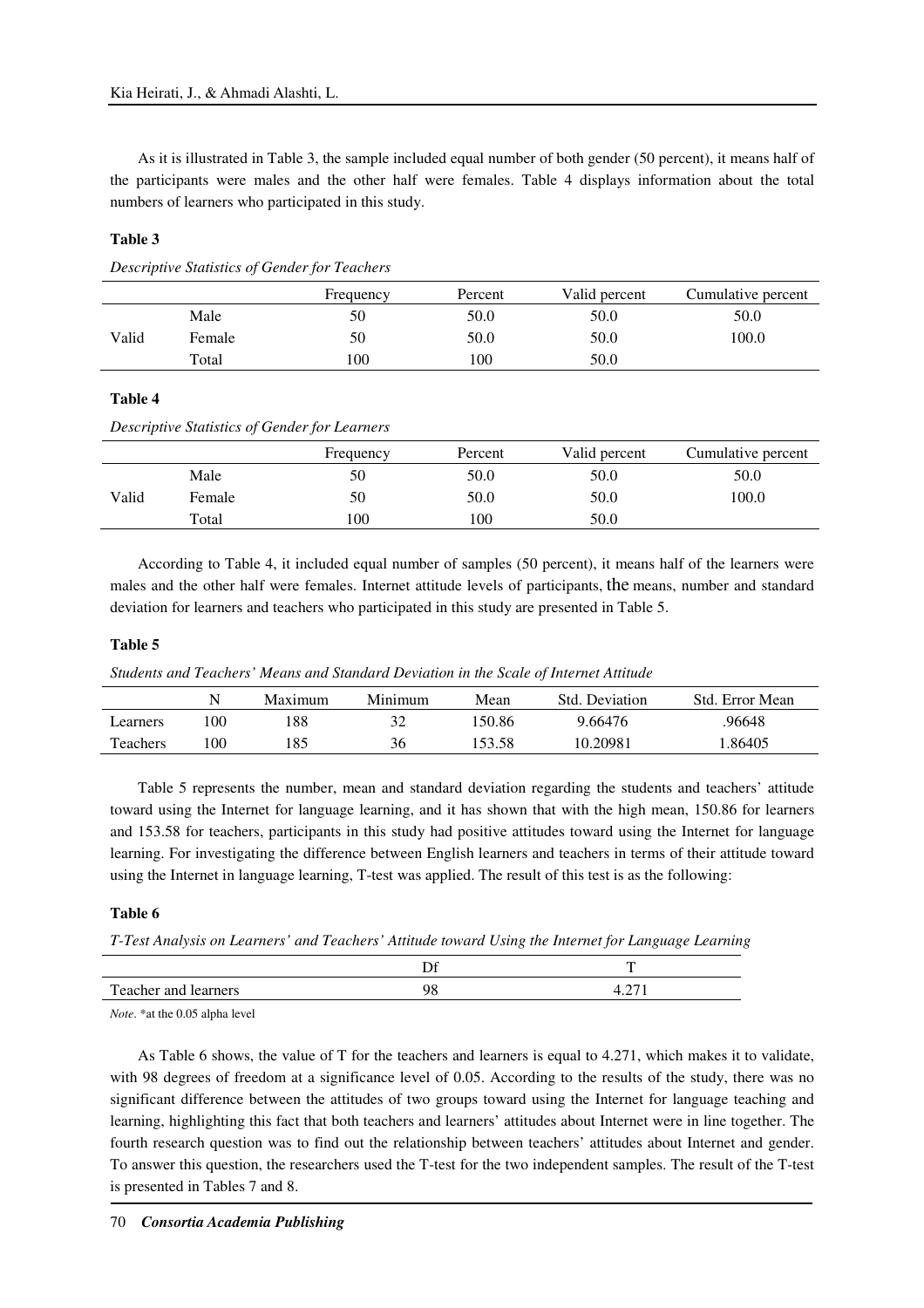# **Table 7**

|        | $\sim$ |                |        |  |
|--------|--------|----------------|--------|--|
| Gender |        | Std. Deviation | Mean   |  |
| Male   | 50     | 13.61          | 151.65 |  |
| Female | 50     | 11.27          | 154.86 |  |

*Teachers' Attitudes toward Using the Internet Regarding Their Gender* 

# **Table 8**

*An Independent Sample T-Test on the Males and Females' Attitude of Teachers* 

|         |     |        | Paired Differences |                 |        |           |                 |  |
|---------|-----|--------|--------------------|-----------------|--------|-----------|-----------------|--|
|         |     | Mean   | Std. Deviation     | Std. Error Mean |        |           | $Sig(2-tailed)$ |  |
| Teacher | .00 | 153.58 | 10.20981           | .86405          | 52.377 | <b>QQ</b> | 2.16            |  |

As it is illustrated in Tables 7 and 8 above, the two means are very close to each other. And as Table 8 shows, there is no difference between teachers' attitudes toward using the Internet for language learning in relation to their gender (Sig= 2.16). To answer the fifth research question i.e. 'does gender factor influence learners' attitudes toward using the Internet for languages learning?' T-test was also applied to find the relationship between the independent variables. The result of the T-test is presented in the following tables.

# **Table 9**

*Learners' Attitudes toward Using the Internet Regarding Their Gender* 

| Gender |    | Std.<br>. Deviation      | Mean   |
|--------|----|--------------------------|--------|
| Female | 50 | 13.34                    | 153.42 |
| Male   | 50 | 10.27<br>$1 \mathcal{L}$ | 150.87 |

# **Table 10**

*An Independent Sample T-Test on the Males and Females' Attitude of Learners* 

|         |      |       | <b>Paired Differences</b> |                 |        |     |                 |  |
|---------|------|-------|---------------------------|-----------------|--------|-----|-----------------|--|
|         |      | Mean  | Std. Deviation            | Std. Error Mean |        | Df  | $Sig(2-tailed)$ |  |
| Learner | l 00 | 50.86 | 9.7205                    | 97205           | 98.163 | QQ. | .399            |  |

As it is shows in Tables 9 and 10, the two means are very similar and, as table 10 shows, there is no difference between learners' attitudes toward using the Internet for language learning regarding their gender (Sig=0.399).

# **5. Discussion and conclusion**

As to the results, there was no statistically significant difference between total attitude scores and gender regarding use of Internet in instruction and also both teachers and learners had positive attitude toward using of the Internet for language learning. Data from this study showed that approximately most of EFL teachers felt that Internet can create a rich learning environment to them and nearly all of them confirmed that it is a useful tool for helping them to achieve the future teaching purpose; and most of EFL teachers believed that websites are useful for their future teaching. The data revealed that most EFL teachers recognized the functions of Internet-assisted language instruction and regarded Internet as an important educational tool in their future teaching. In a word, most EFL teachers of this study had strong beliefs that integrating modern technology into language instruction has become an unavoidable tendency in the ESL (English as a second language) and EFL education.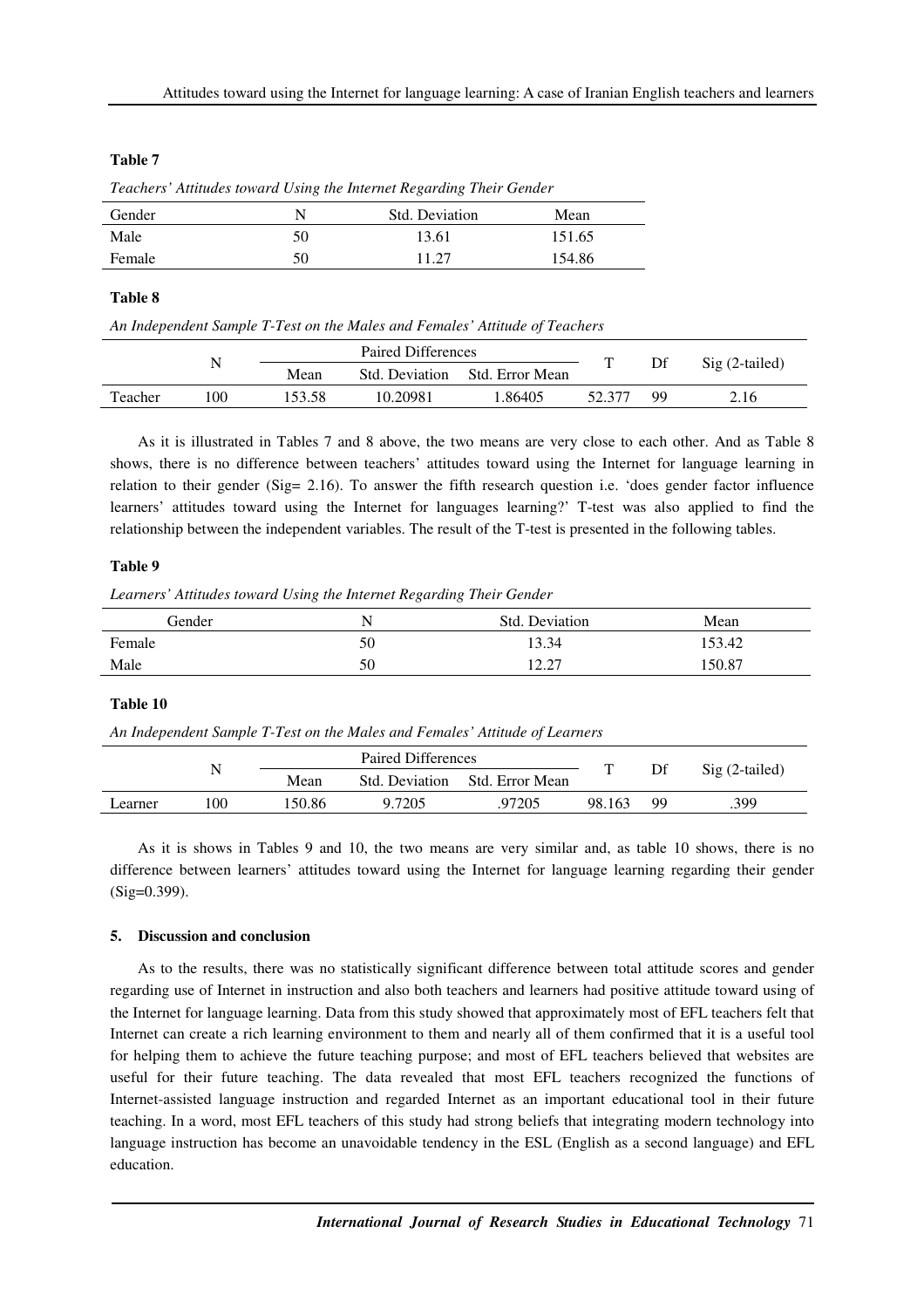# Kia Heirati, J., & Ahmadi Alashti, L.

Also the result of this study shows that the attitudes of English students towards the use of the Internet are positive and high, which are the same as the English teachers. Most EFL students of this study confirm that the Internet can provide them a rich learning environment through their previous learning experiences. These EFL students are also positive for using the Internet to improve their English skills. Indeed, inspired high development of modern technology, the computer and the Internet have already become a part of our daily life in this digital era.

The results of this study are in line with Sadaf, Newby, and Ertmer (2012) who investigated pre-service teachers' behavioral, normative, and control beliefs concerning their intentions to use Web 2.0 technologies in their classrooms. The results recommended that pre-service teachers' intentions to use Web 2.0 technologies were associated to their beliefs about the value of these technologies for improving learners' learning and engagement, its ease of use, its ability to meet the learners' needs, the participants' high self-efficacy in use, and its potential for affording learners anytime/anywhere access to learning and interaction. Sanchez, Marcos, Gonzales, and GuanLin (2012) found that teachers have a highly positive attitude toward ICT (Information and Communication Technologies), but its use in class is scarce due to teachers' innovative processes. In another study conducted by Hismanoğlu and Hismanoğlu (2010), the findings of the research revealed that most of the teachers had positive attitudes toward using the Internet and they were aware of the potential of the Internet implementation in language education by going far beyond the traditional concepts and methodologies.

The results of this research are not in alignment with that of Tekerek and Ercan (2012) who investigated how the Internet attitude varies according to sex. In their findings, male teachers displayed more positive attitude than female teachers for using the Internet in education and teaching. But, this study found no significant difference between males' and females' attitudes toward using the Internet for language learning. Taking all of these findings into accounts, Iranian EFL teachers and learners are somehow highly familiar with the new technologies and have highly positive attitudes towards the integrating them into classrooms to improve their learners' different skills. They are also willing to use these technologies. Thus, the only problem not to use and integrate them in the class is that the institutes are not equipped so well with the appropriate platforms and technologies. While the teachers are prepared to use and have the necessary information and knowledge, there is not the primary equipment to apply them in the classrooms. So, the policy makers and the managers of institutes should pay more attentions on the existing problem and try to find a practical solution for these them.

### *5.1 Implication*

Language learning in the  $21<sup>st</sup>$  Century presents both unparalleled opportunities and extraordinary challenges, many of which are the direct result of computer technology (Ostendorf, Shriberg, & Stolcke, 2005). Indeed, the traditional EFL pedagogy and modern computer technology are to combine to form a new EFL instructional approach. The computer assisted language programs and the Internet resources have now become the indispensable supplementary of EFL education. Educators recognized that utilizing computer technology can be convenient to create both independent and collaborative learning environments and provide students with language experiences as they move through the various stages of second language acquisition (Rost, 2002; Taylor & Gitsaki, 2003). Through the use of the Internet, word processors, presentation software, multimedia, hypermedia, drill and practice programs, the EFL students can engage in individualized instruction designed to meet their specific needs and participate in cooperative projects that foster communication with peers in their classrooms and throughout the global community.

However, although most of EFL teachers in this study had positive experiences and attitudes toward the use of Internet assisted language instruction and considered technology to be an important approach in their future teaching careers, many of them were still unsure whether they possess the skills and knowledge of technology to integrate technology into their future EFL classrooms. To overcome the problem and help EFL teachers to be technology proficient teachers in the future, EFL schools and instructors should provide more learning opportunities, create appropriate EFL approach with technology curricula, construct rich technology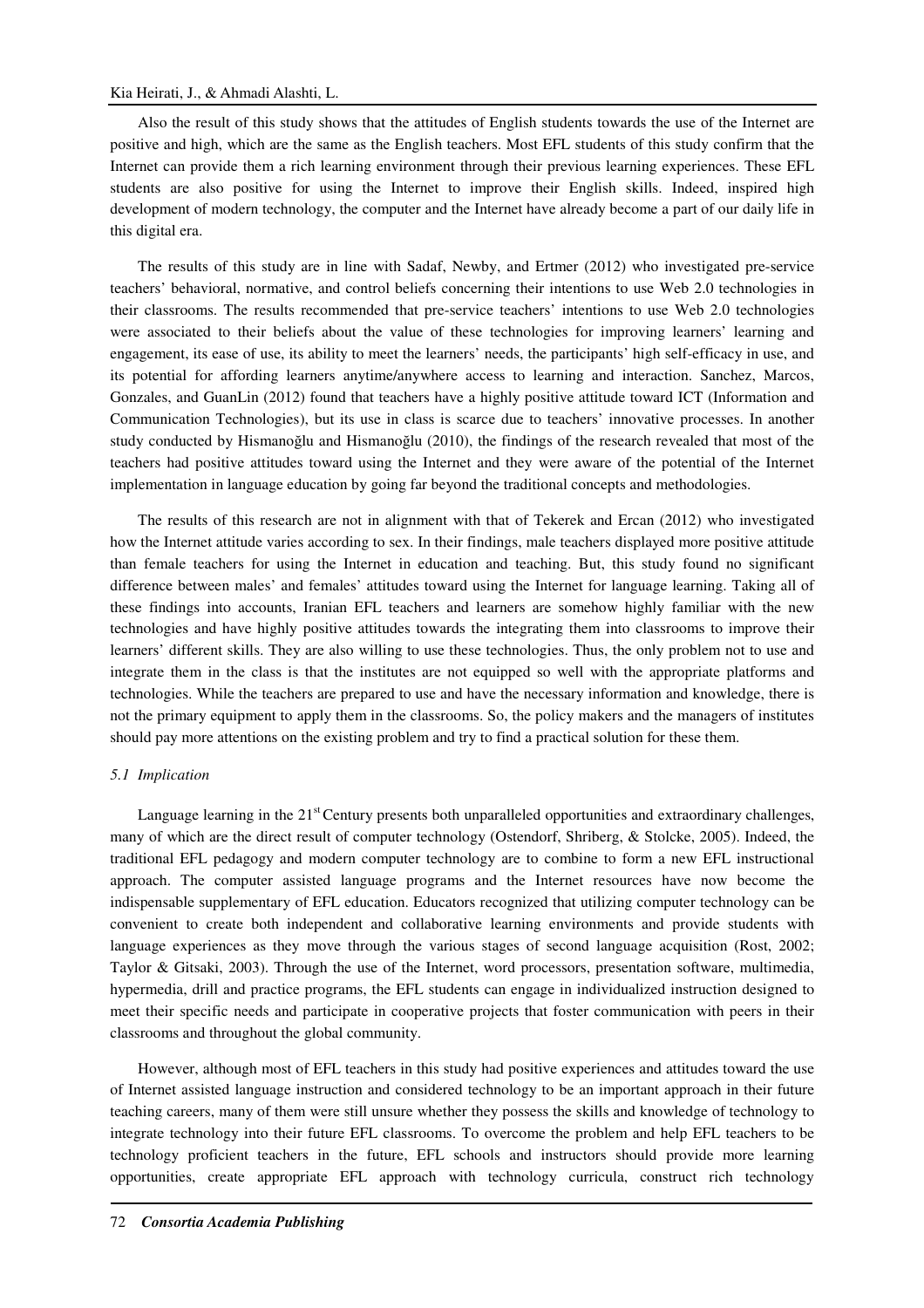environments, and offer professional technology training to EFL teachers. In addition, technology cannot replace traditional teaching approaches, but today's educational system cannot grow and will not succeed without access to computers and the Internet. Therefore, EFL instructors should also train EFL teachers for equipping with relevant abilities and competencies especially in on-line literacy and communication skills and assist them to build correct technology attitude and belief in order for teachers to employ computer technology and the Internet to strengthen their EFL teaching in the future.

Also based on the findings of this study, the use of the Internet as a tool to meet the needs of L2 learners has a great potential in the development of the second language skills. The latest advancing computer technology has been providing L2 learners with innovative opportunities to develop one of the four language skills beyond the classroom's walls. This new technology provides students with autonomy to learn on their own time and anywhere. Overall, Internet provides students with original L2 audio, video, readings and the possibility of face-to-face interaction with L2 native speakers. Researchers agree that Internet provides unique experiences to the L2 learners since new technology has added new features like on-line dictionaries and e-readers to facilitate L2 learning. Internet technology would not reach all its full potential if L2 teachers were not receiving proper training on the implementation of Internet technology and have positive attitudes towards it. L2 teachers must be ready to adapt Internet to the curriculum and the students' needs. Teachers will benefit from the study findings by gaining a better understanding of the importance of the Internet and the advantages of technology use as a tool to learn a second or foreign language.

The study reveals that computer and Internet is playing pivotal role in language learning and teaching. It is easier to search through Internet as compare to sit in the library and collect information. Therefore, it suggests publishers and writers to shift from their attention from hard binding books to soft copies of their finding and make available on the Internet so that more learners and teachers can get access to this invaluable information. A vast majority of the students are using Internet in their educational life. They can use Internet and find interesting things according to their own choice for reading and learning new language. That would help saving time and resources both that is going to be scarce in 21<sup>st</sup> millennium. The Internet use will encourage our younger generations to make use of modern technologies to accomplish their ambition for learning a second or foreign language. As a final point, positive attitudes can contribute to create a real-life language learning environment via the Internet without forgetting that the Internet is not a purpose but only a tool for all learning necessities.

### *5.2 Suggestion for further research*

Based on the result of this study, the following suggestions for further research can be offered:

Future research should be conducted to broaden the scope of the present study. As it was mentioned before, the present study was conducted with 100 upper intermediate and advanced students and also 100 teachers were participated. A similar research can be done with EFL learners at different levels for example beginners, pre –intermediates and also EFL teachers with different years of experiences and with greater number of subjects to further examine the generalizability of these results. Further research studies might be carried out to investigate the level of EFL teachers' ICT knowledge and their viewpoints upon the problems and limitations of using Internet tools in classrooms. Or investigate the extent to which these Internet tools are available in classrooms. The merits and demerits of using these Internet tools from both teachers' and learners' viewpoints should be examined.

Moreover, since there is no curriculum for teaching with Internet, a needs analysis may be conducted involving all the stakeholders of the institution to create an effective curriculum. After determining the needs for an effective curriculum, workshops or training sessions may be given to the students and teachers. As a further study the impact of training on students and teachers may be analyzed as an experimental study. Finally, follow-up studies can include demographic variables such as learners' and teachers' age, year of learning/teaching English, university degree and make further comparisons among the possible relations of each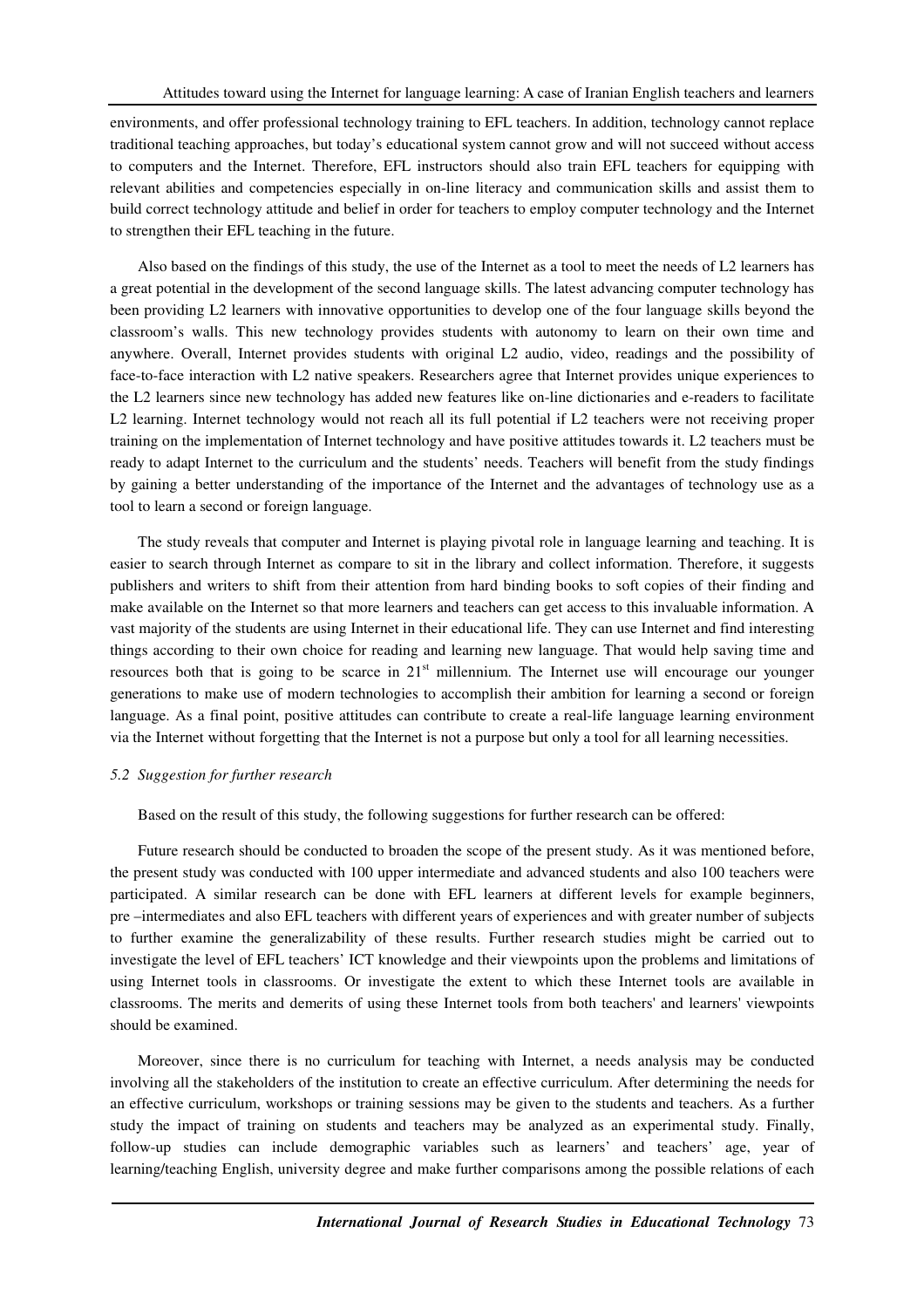with attitudes towards the Internet.

# **6. References**

- Albirini, A. (2004). Teachers' attitudes toward information and communication technologies: The case of Syrian EFL teachers. *Computers and Education*, *47,* 373-398. http://dx.doi.org/10.1016/j.compedu.2004.10.013
- Arkin, E. I. (2003). *Teachers' attitudes towards computer technology use in vocabulary instruction.* Unpublished masteral thesis, Bilkent University, Ankara.
- Aytekin, I. (2004). Attitudes of students towards the Internet. *Turkish Online Journal of Distance Education, 5*(4), 25-37.
- Beltz, J. A. (2003). Linguistic perspectives on the development of intercultural competence in telecollaboration. *Language Learning & Technology, 7*(2), 68-117.
- Brown, D., & Warschauer, M. (2006). From the university to the elementary classroom: Students' experiences in learning to integrate technology in instruction*. Journal of Technology and Teacher Education, 14*(3), 599-621.
- Dornyei, Z. (2007). *Research methods in applied linguistics*. Oxford: Oxford university press.
- Hismanoğlu, M., & Hismanoğlu, S. (2010). English language teachers' perceptions of educational supervision in relation to their professional development: A case study of northern Cyprus. *Novitas-Research on Youth and Language, 4*(1), 16-34.
- Kim, H. (2002). Teachers as a barrier to technology-integrated language teaching. *English Teaching*, *57*(2)*,*  35-64.
- Külekçi, G. (2009). Assessing the attitudes of pre-service English teachers towards the use of the internet. *Ahi Evran Üniversitesi E*ğ*itim Fakültesi Dergisi, 10*(3), 153-160.
- Lam, Y. (2000). Technophobilia vs. technophobia: A preliminary look at why second language teachers do or do not use technology in their classrooms. *Canadian Modern Language Review*, *56,* 389-420. http://dx.doi.org/10.3138/cmlr.56.3.389
- Lasagabaster, D., & J. Sierra. (2003). Students' evaluation of CALL software programs. *Educational Media International, 40*(3), 293-304. http://dx.doi.org/10.1080/0952398032000113211
- Mcalister, M., Dunn, J., & Quinn, L. (2005). Student teachers' attitudes to and use of computers to teach mathematics in the primary classroom. *Technology, Pedagogy and Education, 14*(1), 77-106. http://dx.doi.org/10.1080/14759390500200194
- Ostendorf, M., Shriberg, E., & Stolcke A. (2005). Human language technology: Opportunities and Challenges. Retrieved from http://www.speech.sri.com/papers/icassp2005-specialsession.pdf
- Rost, M. (2002). New technologies in language education: Opportunities for professional growth. Retrieved from http://www.longman.com/ae/multimedia/pdf/MikeRost\_PDF.pdf
- Sadaf, A., Newby, T. J., & Ertmer, P. A. (2012). Exploring pre-service teachers' beliefs about using Web 2.0 technologies. *Computers & Education, 59,* 937-945. http://dx.doi.org/10.1016/j.compedu.2012.04.001
- Sanchez, A., Marcos, J., Gonzales, M., & GuanLin, H. (2012). In service teachers' attitudes towards the use of ICT in the classroom. *Procedia - Social and Behavioral Sciences, 46,* 1358-1364. http://dx.doi.org/10.1016/j.sbspro.2012.05.302
- Saye, J. W. (1998). Technology in the classroom: The role of disposition in teacher gate keeping. *Journal of Curriculum and Supervision, 13*(3), 210-234.
- Scheffler, F. L., & Logan, J. P. (2000). Computer technology in schools: What teachers should know and be able to do. *Journal of Research on Computing in Education*, *31*(3), 305-326.
- Sepehr, H., & Harris, D. (1995). Teachers' use of software for pupils with specific learning difficulties. *Journal of Computer Assisted Learning*, *11,* 64-71. http://dx.doi.org/10.1111/j.1365-2729.1995.tb00118.x
- Shin, H. J., & Son, J. B. (2007). EFL teachers' perceptions and perspectives on internet assisted language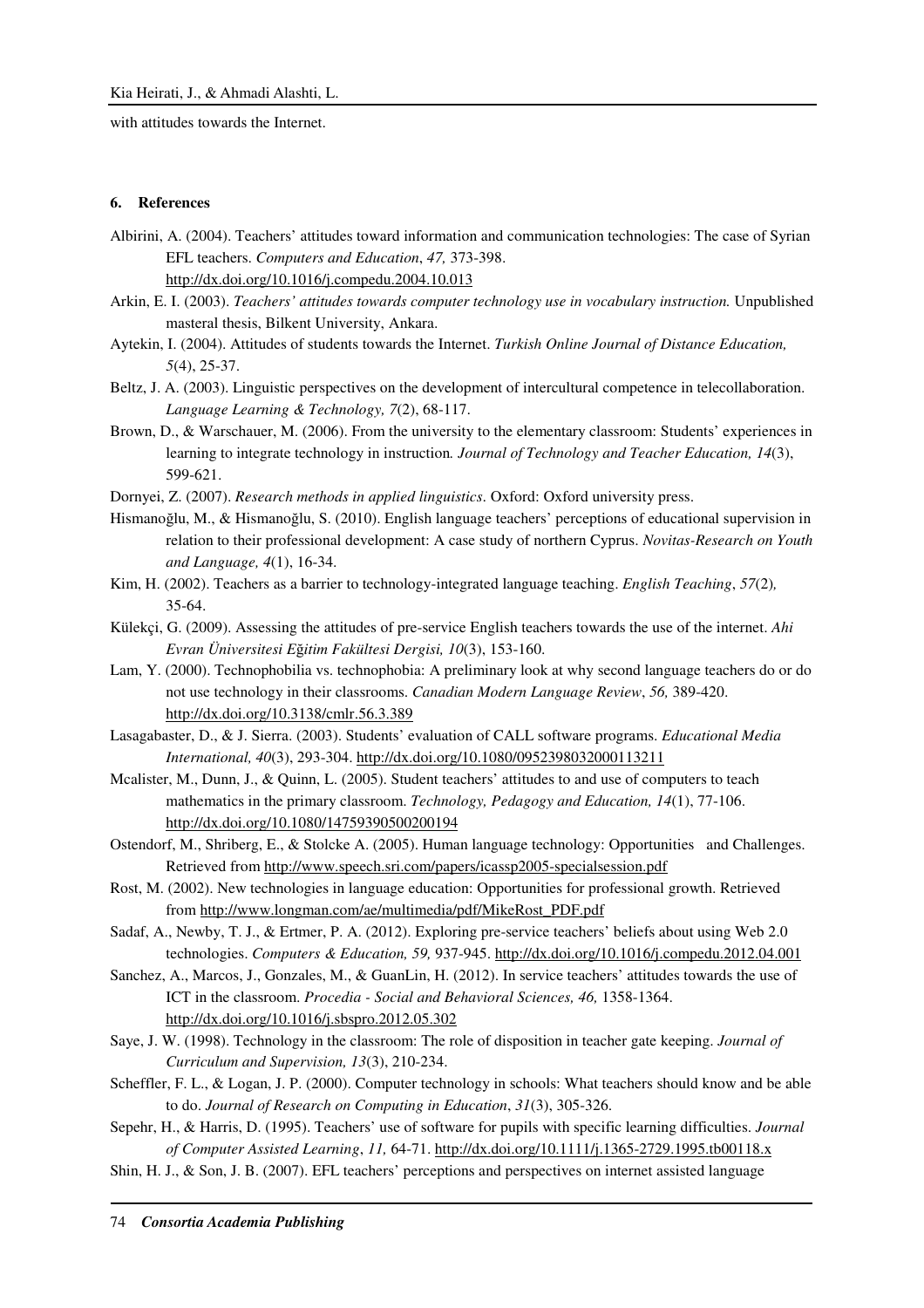Attitudes toward using the Internet for language learning: A case of Iranian English teachers and learners

teaching. *CALL-EJ Online, 8*(2), 1-13.

- Stepp-Greany, J. (2002). Student perceptions on language learning in a technological environment: Implications for the new millennium. *Language Learning and Technology, 6*(1), 165-180.
- Taylor, R., & Gitsaki, C. (2003, November). *Current trends in web-enhanced language learning.* Paper presented during the 29th Annual JALT International Conference, Shizuoka, Japan.
- Tekerek, M., & Ercan, O. (2012). Analysis of teachers' attitude towards internet use: Example of chemistry teachers. *Creative Education, 3*(3), 296-303. http://dx.doi.org/10.4236/ce.2012.33047
- Weil, M. M., Rosen, L. D., & Wugalter, S. (1990). The etiology of computer phobia. *Computers in Human Behavior*, *6,* 361-379. http://dx.doi.org/10.1016/0747-5632(90)90014-8
- Wilson, T. F. (1995). The Internet at Eagan high school. *T.H.E. Journal, 22*(9), 75-79.
- Woodrow, J. E. (1987). Educators' attitudes and predispositions towards computers. *Journal of Computers in Mathematics and Science Teaching*, *6*(3), 27-37.
- Yang, Sh., & Chen, Y. (2007). Technology-enhanced language learning: A case study. *Computers in Human Behavior, 23,* 860-879. http://dx.doi.org/10.1016/j.chb.2006.02.015

Yutdhana, S. (2004). *A needs analysis of Thai high school teachers in using internet applications for teaching English as a foreign language.* Unpublished masteral thesis, Washington State University, Washington.

**Appendix 1**. Teachers' Attitude toward Internet for Language Learning Questionnaire

Gender: **O** Male **O** Female

Dear teacher:

*Instructions*: The statements below describe attitudes toward using the Internet for language learning. Read each one and decide how much it applies to you. Circle the number that best describes how you usually think, based on the first response that comes to mind. **There is no right or wrong answers.** 

| <b>Statements</b>                                                                                                                                      | Strongly<br>Disagree<br>(1) | Disagree<br>(2) | Neutral<br>(3) | Agree<br>(4) | Strongly<br>Agree<br>(5) |
|--------------------------------------------------------------------------------------------------------------------------------------------------------|-----------------------------|-----------------|----------------|--------------|--------------------------|
| 1. Internet applications can play an important role in the classroom                                                                                   |                             |                 |                |              |                          |
| 2. Internet applications can be used in the class to enhance the teaching of important<br>skills                                                       |                             |                 |                |              |                          |
| 3. Internet applications are best used for drill, remediation or reinforcement of facts                                                                |                             |                 |                |              |                          |
| 4. Internet applications are best used in the classroom to promote students'<br>analytical, creative and other high order thinking skills              |                             |                 |                |              |                          |
| 5. Internet applications can be used in the classroom to provide alternative learning<br>approaches for students who are having difficulty in learning |                             |                 |                |              |                          |
| 6. Using internet applications is an appropriate activity for some students                                                                            |                             |                 |                |              |                          |
| 7. Using internet applications can be used in the classroom to make learning more<br>interesting for all students                                      |                             |                 |                |              |                          |
| 8. Information obtained from ESL/EFL websites is useful                                                                                                |                             |                 |                |              |                          |
| 9. Creating activities based on the Internet is useful                                                                                                 |                             |                 |                |              |                          |
| 10. Through my teaching experiences, I was motivated to teach English by the use of<br>the Internet.                                                   |                             |                 |                |              |                          |
| 11. Through my teaching experiences, I improved my methods through the use of<br>the Internet.                                                         |                             |                 |                |              |                          |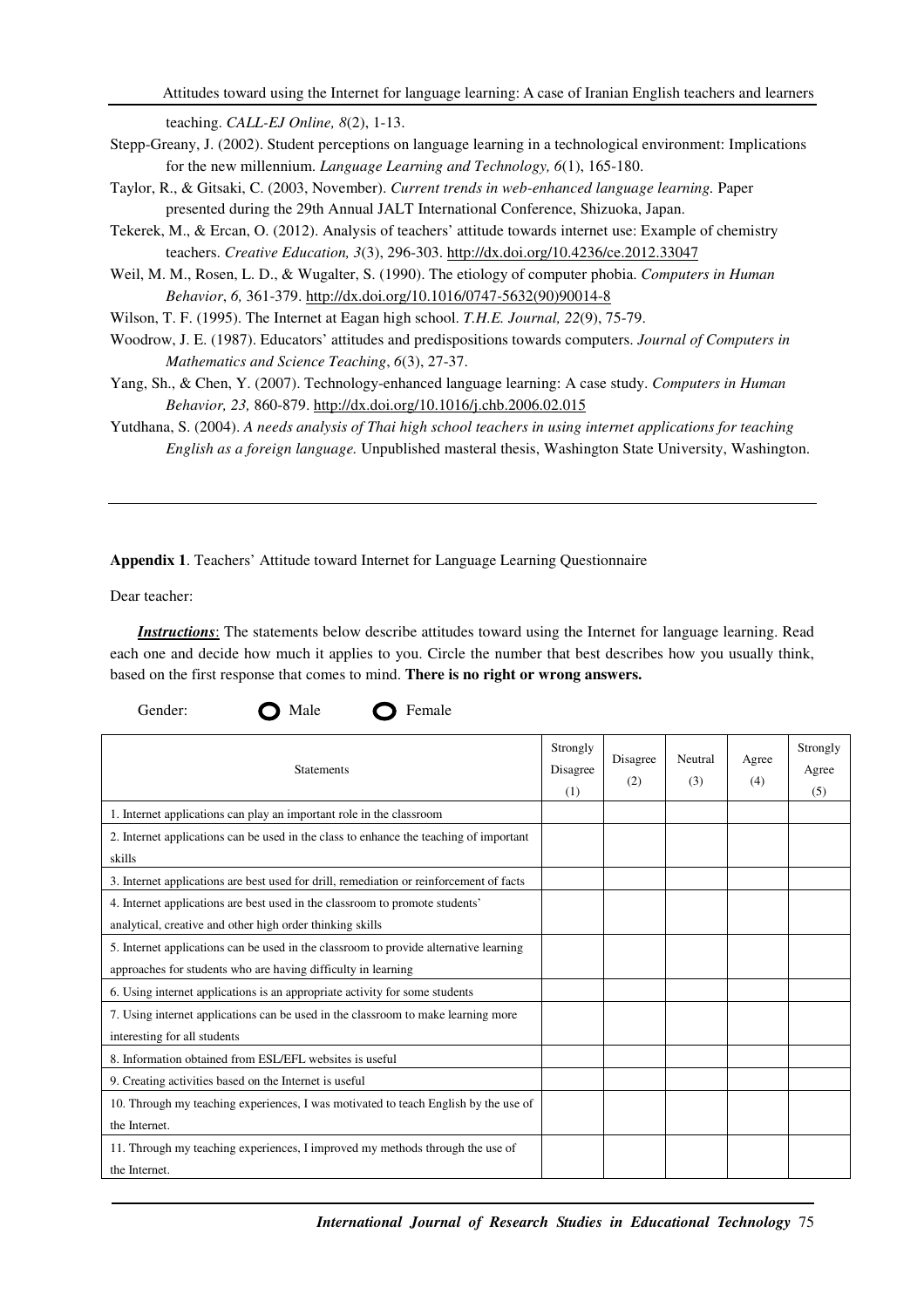| 12. Through my teaching experiences, Internet resources provided me more               |  |  |  |
|----------------------------------------------------------------------------------------|--|--|--|
| opportunities for good teaching                                                        |  |  |  |
| 13. Through my teaching experiences, I improved my communication skills and            |  |  |  |
| teaching methods by e-mailing or chatting with native speakers of English on-line.     |  |  |  |
| 14. Through my teaching experiences, I was more attentive in Internet-assisted         |  |  |  |
| English language teaching classes.                                                     |  |  |  |
| 15. In my belief, the Internet can provide non-native speakers of English with a rich  |  |  |  |
| learning environment.                                                                  |  |  |  |
| 16. The Internet is a useful tool for helping me achieve my future teaching purpose.   |  |  |  |
| 17. In my belief, Internet resources can replace textbooks.                            |  |  |  |
| 18. In my belief, it is easy to find teaching ESL/EFL materials on the Web.            |  |  |  |
| 19. In my belief, ESL/ EFL Websites are useful for teaching English.                   |  |  |  |
| 20. I think I would like to use Internet assisted language learning materials and      |  |  |  |
| activities in my future EFL teaching as much as possible.                              |  |  |  |
| 21. I think I am competent to use Internet-based materials in my future teaching.      |  |  |  |
| 22. I think I need more technology training to improve my Internet literacy skills.    |  |  |  |
| 23. I think I have to further learn how to integrate Internet resources into my future |  |  |  |
| teaching.                                                                              |  |  |  |
| 24. I can get more current information from the Internet rather than from printed      |  |  |  |
| materials for better teaching.                                                         |  |  |  |
| 25. The Internet has become an indispensable tool in my teaching.                      |  |  |  |
| 26. Using the Internet could speed up my teaching.                                     |  |  |  |
| 27. It is easy to locate useful information on the Internet                            |  |  |  |
| 28. Time spent on the Internet is worthwhile for teaching.                             |  |  |  |
| 29. The Internet is always my first choice for research for finding new methods.       |  |  |  |
| 30. I feel confident locating the information I need on the Internet for my teaching.  |  |  |  |
| 31. Internet improve education.                                                        |  |  |  |
| 32. Teaching with Internet offers real advantages over traditional methods and         |  |  |  |
| instructions.                                                                          |  |  |  |
| 33. Internet cannot improve the quality of students' learning.                         |  |  |  |
| 34. Using Internet makes the subject matter more interesting.                          |  |  |  |
| 35. Internet is not useful for language teaching.                                      |  |  |  |
| 36. Internet has no place in the classrooms.                                           |  |  |  |
| 37. Internet allows me to create materials that enhance my teaching.                   |  |  |  |
| 38. Internet can be an effective teaching way for teachers.                            |  |  |  |
| 39. Using Internet for teaching is a priority for me.                                  |  |  |  |
| 40. I find using the Internet as an integral part of the educational process.          |  |  |  |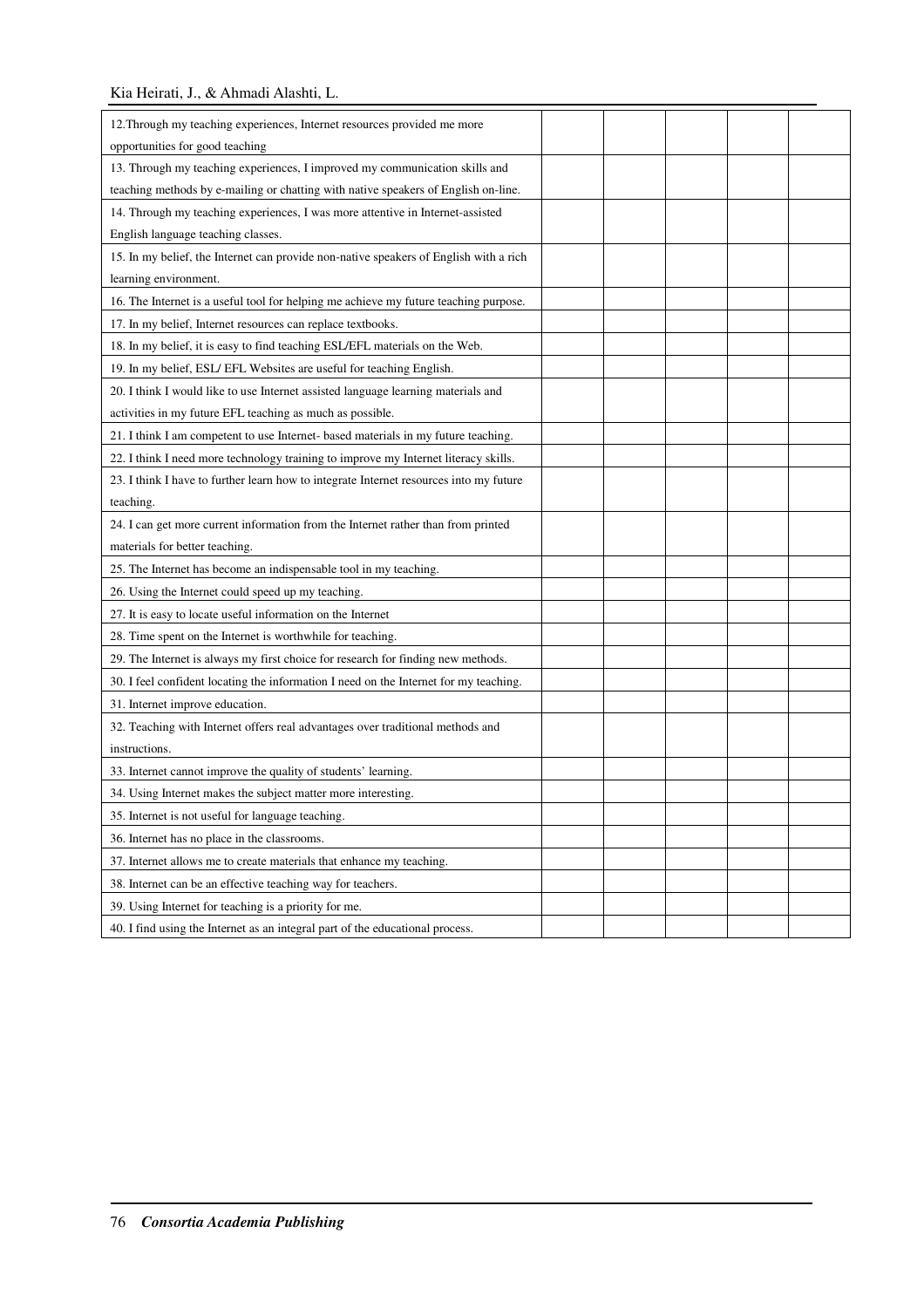**Appendix 2**. Learners' Attitude toward Internet for Language Learning Questionnaire

Dear learner:

*Instructions*: The statements below describe attitudes toward using the Internet for language learning. Read each one and decide how much it applies to you. Circle the number that best describes how you usually think, based on the first response that comes to mind. **There is no right or wrong answers.** 

| Gender:<br>Male                                                                        | $\sum$ Female               |                 |                |              |                          |
|----------------------------------------------------------------------------------------|-----------------------------|-----------------|----------------|--------------|--------------------------|
| <b>Statements</b>                                                                      | Strongly<br>Disagree<br>(1) | Disagree<br>(2) | Neutral<br>(3) | Agree<br>(4) | Strongly<br>Agree<br>(5) |
| 1. Internet applications can play an important role in the classroom.                  |                             |                 |                |              |                          |
| 2. Internet applications can be used in the class to enhance the teaching of important |                             |                 |                |              |                          |
| skills.                                                                                |                             |                 |                |              |                          |
| 3. Internet applications are best used for drill, remediation (solution) or            |                             |                 |                |              |                          |
| reinforcement of facts.                                                                |                             |                 |                |              |                          |
| 4. Internet applications are best used in the classroom to promote students'           |                             |                 |                |              |                          |
| analytical, creative and other high order thinking skills.                             |                             |                 |                |              |                          |
| 5. Internet applications can be used in the classroom to provide alternative learning  |                             |                 |                |              |                          |
| approaches for students who are having difficulty in learning.                         |                             |                 |                |              |                          |
| 6. Using internet applications is an appropriate activity for some students.           |                             |                 |                |              |                          |
| 7. Using internet applications can be used in the classroom to make learning more      |                             |                 |                |              |                          |
| interesting for all students.                                                          |                             |                 |                |              |                          |
| 8. Information obtained from ESL/EFL websites is useful.                               |                             |                 |                |              |                          |
| 9. Creating activities based on the Internet is useful.                                |                             |                 |                |              |                          |
| 10. Through my learning experiences, I was motivated to learn English by the use of    |                             |                 |                |              |                          |
| the Internet.                                                                          |                             |                 |                |              |                          |
| 11. Through my learning experiences, I improved English skills through the use of      |                             |                 |                |              |                          |
| the Internet.                                                                          |                             |                 |                |              |                          |
| 12. Through my learning experiences, Internet resources provided me more               |                             |                 |                |              |                          |
| opportunities for autonomous learning.                                                 |                             |                 |                |              |                          |
| 13. Through my learning experiences, I improved my communication skills by             |                             |                 |                |              |                          |
| e-mailing or chatting with native speakers of English on-line.                         |                             |                 |                |              |                          |
| 14. Through my learning experiences, I was more attentive (careful) in                 |                             |                 |                |              |                          |
| Internet-assisted English language teaching classes.                                   |                             |                 |                |              |                          |
| 15. The Internet can provide non-native speakers of English with a rich learning       |                             |                 |                |              |                          |
| environment.                                                                           |                             |                 |                |              |                          |
| 16. The Internet is a useful tool for helping me achieve my future learning purpose.   |                             |                 |                |              |                          |
| 17. In my belief, Internet resources can replace textbooks.                            |                             |                 |                |              |                          |
| 18. In my belief, it is easy to find learning ESL/EFL materials on the Web.            |                             |                 |                |              |                          |
| 19. In my belief, ESL/ EFL Websites are useful for learning English.                   |                             |                 |                |              |                          |
| 20. I think I would like to use Internet assisted language learning materials and      |                             |                 |                |              |                          |
| activities in my future EFL learning as much as possible.                              |                             |                 |                |              |                          |
| 21. I think I am competent to use Internet- based materials in my future learning.     |                             |                 |                |              |                          |
| 22. I think I need more technology training to improve my Internet literacy skills.    |                             |                 |                |              |                          |
| 23. I think I have to further learn how to integrate Internet resources into my future |                             |                 |                |              |                          |
| learning.                                                                              |                             |                 |                |              |                          |
| 24. I can get more current information from the Internet rather than from printed      |                             |                 |                |              |                          |